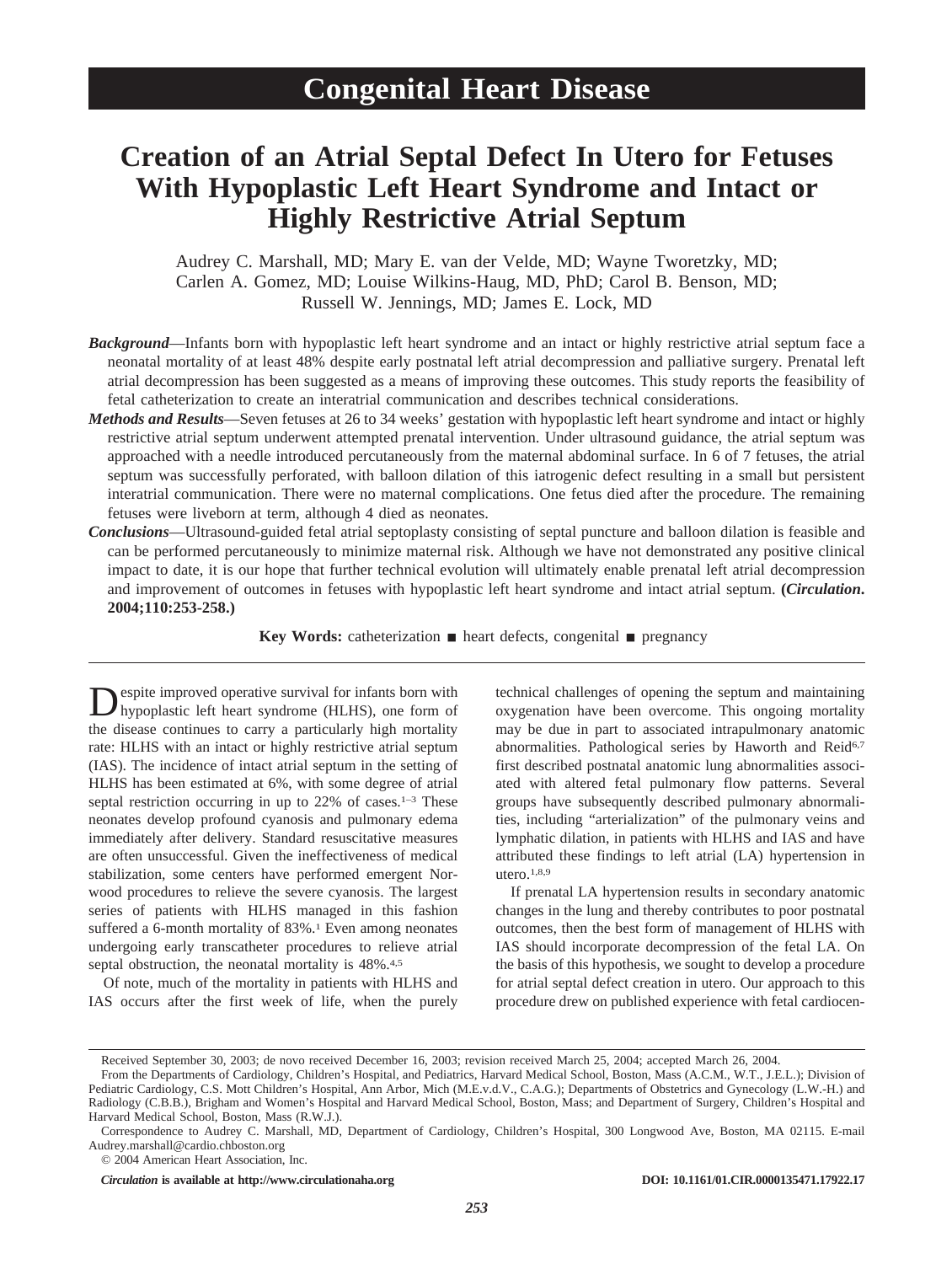

**Figure 1.** Pulmonary venous flow Doppler in fetus with intact atrial septum demonstrating flow reversal. S wave represents antegrade flow in pulmonary vein during ventricular systole; D wave, additional antegrade flow in diastole; and A wave, retrograde flow in pulmonary vein during atrial contraction.

tesis and aortic valve dilation and on our own experience with fetal aortic valvuloplasty.10,11 We also incorporated transcatheter techniques similar to those successfully used to achieve postnatal LA decompression in the neonate.4,12 This report describes the technical progress made thus far toward a transcatheter intervention to relieve LA hypertension in the fetus with HLHS and IAS.

# **Methods**

Seven pregnant women who underwent fetal echocardiography at our institution between September 2002 and November 2003 were offered prenatal intervention to open an intact  $(n=4)$  or highly restrictive  $(n=3)$  atrial septum. All fetuses were diagnosed with HLHS through the use of standard fetal echocardiographic techniques and criteria. Prominent flow reversal in dilated pulmonary veins indicated LA hypertension in all 7 fetuses despite the presence of small decompressing veins in 2 (Figure 1).13,14 Two fetuses were hydropic at diagnosis. Three of the fetuses had a small LA with a thick atrial septum, whereas the others had a thin septum bowing into the right atrium.

### **Fetal Intervention**

Procedures were performed between 26 and 34 weeks' gestation, with maternal and fetal anesthesia provided according to previously described techniques.15 On the basis of known effects of inhalational anesthetics for both fetal procedures and nonemergent laparotomy in the second trimester, we used general anesthesia to maximize uterine



**Figure 2.** A, B, Percutaneous introducers used for fetal atrial septoplasty. The 18-gauge instrument is above (B); 19-gauge instrument is below (A). At higher magnification (B), one can appreciate blunt shoulder of both introducers and similarity of diamond-shaped obturators.

relaxation and control fetal position.15,16 In 2 cases, when fetal position appeared nearly ideal before maternal induction, we elected to perform the procedure under spinal anesthesia with intravenous sedation. Using transabdominal ultrasound imaging, we identified an unobstructed line of approach from the anterior maternal abdomen to the fetal right atrium, through the LA, and into a left pulmonary vein. The fetuses were then given intramuscular narcotics and muscle relaxants. In 1 case, anesthetic was delivered via the umbilical vein to a hydropic fetus.

An 18- or 19-gauge introducer cannula mounted on a sharp metal obturator (Cook Inc) was percutaneously advanced into the uterus, through the fetal chest wall, and to the right atrial epicardial surface. The stainless steel 19-gauge cannula (used in 6 fetuses) had an OD of 0.0465 in, whereas the 18-gauge cannula (used in 1 fetus) had a plastic shaft with an OD of 0.060 in (Figure 2). The obturator of both instruments had a diamond-shaped tip leading the blunt shoulder of the cannula by 2.5 mm.

Following the previously identified line of approach, the introducer was advanced into the right atrium and positioned against the atrial septum. In some instances, the septum was punctured by briskly advancing the tip of the introducer itself. More commonly, the atrial septum was punctured with a 22-gauge Chiba needle (Cook Inc) placed through the introducer after removal of the obturator (Figure 3). Through the Chiba needle, a 0.014-in wire (Cordis) was introduced into the LA or a pulmonary vein. Over this wire, the Chiba needle was exchanged for a balloon angioplasty catheter (Cordis). This catheter was advanced through the introducer cannula into the LA. By premeasuring and marking the shafts of the balloon catheters, we could infer the position of the balloon through visualization of the cannula in the right atrium and the wire in the left pulmonary vein (Figure 4).

Because of the luminal constraints of the introducers, the largest balloons used had a nominal diameter of 3.0 mm. Inflations were carried out at 15 atm to take advantage of the maximal inflated diameter achievable in these relatively noncompliant balloons. The



**Figure 3.** A–C, Transabdominal ultrasound image of heart in 1 fetus with dilated left atrium and thin, bulging atrial septum before atrial septal puncture (A), during septal puncture with Chiba needle (B), and during dilation with 3-mm coronary angioplasty balloon (C).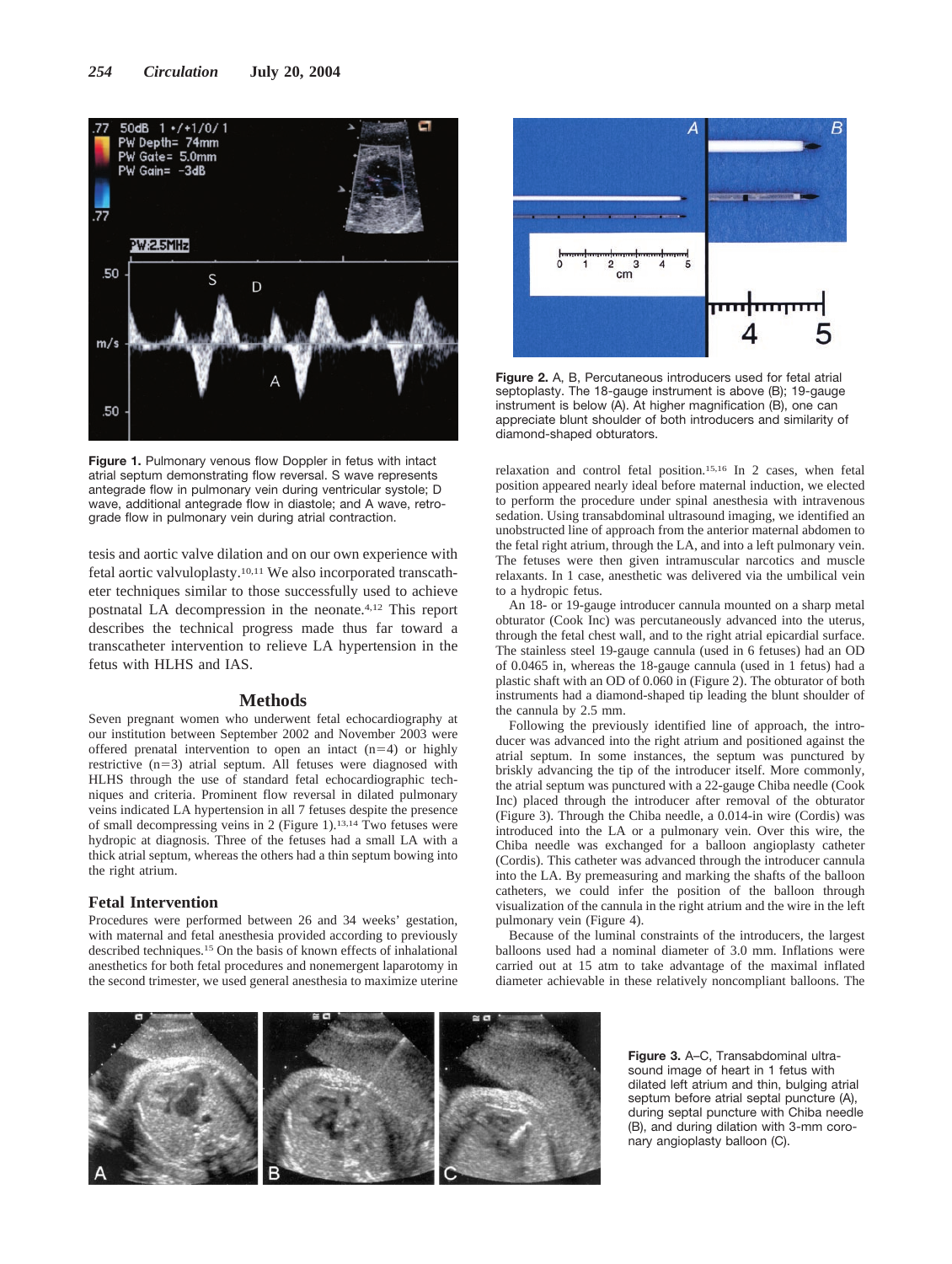

balloon was fully inflated twice before removal of the wire from the LA. In some cases,  $>1$  puncture of the atrial septum was attempted through a single right atrial entry site.

A technically successful procedure was defined as one in which passage and inflation of a balloon catheter across the atrial septum were documented by echocardiography and flow was subsequently detected across a new atrial septal defect. After removal of the instruments, the atrial septum was briefly reimaged in the operating room. It was examined more completely before hospital discharge and was restudied approximately every 2 to 4 weeks through the remainder of gestation.

# **Informed Consent**

This study was performed in accordance with the innovative therapy guidelines of the Committee on Clinical Investigation at the Children's Hospital Boston and the Institutional Review Board at the Brigham and Women's Hospital. In every case, maternal and fetal risks were discussed with the subjects by a fetal cardiologist, a perinatologist, a fetal surgeon, and an anesthesiologist.

#### **Results**

Technical success was achieved in 6 of 7 cases (the Table, fetuses 1 through 5 and 7). The elapsed time from percutaneous entry of the abdomen to catheter removal ranged from 18 to 44 minutes. One procedure, attempted under spinal anesthesia, was unsuccessful (Table, fetus 6). Persistent uterine tone, limiting our ability to manipulate the fetus, resulted in imperfect position and an inability to maintain an ideal line of approach. Additional factors, including a large maternal habitus, an anterior placenta, and anteriorly flexed fetal arms, further impaired imaging and positioning. After a single attempt at cardiac puncture, the procedure was terminated without evidence of LA entry.

**Figure 4.** System for premeasuring and marking catheter. In preparation for procedure, balloon catheter is mounted coaxially on 0.014-in wire. Wire is marked so that  $\approx$  2 cm of wire extends beyond catheter tip. Catheter shaft is advanced through introducer cannula until entire balloon is exposed. Low-profile, opaque white cuff, 1 cm in length, is affixed to catheter shaft so that this cuff can be seen and felt abutting introducer hub.

One fetus (the Table, fetus 3) died within 4 hours of the procedure, and labor was induced. Postmortem examination of this fetus revealed puncture sites in the thickened right atrial free wall and overlying pericardium, with a large (9 mL) right hemothorax and a small (1 mL) hemopericardium. This fetus was the only one instrumented with the 18-gauge cannula. None of the fetuses exhibited bradycardia requiring resuscitation or developed more than a small pericardial effusion. None of the mothers experienced any procedural complication.

The size of the newly created atrial defect was determined at postmortem examination in the fetus who died and by fetal echocardiography in the remaining fetuses (Table). The autopsy revealed a tiny (0.25 mm) defect in the thick atrial septum. Four fetuses had evidence of new atrial septal defect measuring -2 mm in diameter after technically successful intervention (Figure 5). One fetus had only a tiny defect by imaging despite a technically successful procedure. Pulmonary venous flow patterns were reassessed in all the fetuses who survived intervention and continued to exhibit flow reversal. The echocardiographic appearance of the atrial defects remained unchanged through the remainder of gestation.

Six fetuses survived to delivery at or near term. The neonate who had failed prenatal intervention underwent a postnatal catheterization for LA decompression and subsequently survived Norwood stage I. Three neonates who had undergone technically successful fetal interventions also underwent postnatal catheterization for LA decompression and survived to a Norwood procedure. Fetus 1 completed an uneventful stage I palliation at 2 days of life, followed by

| Fetus          | Gestational<br>Age, wk | LA Size,<br>mm | Septum | LA-RA Gradient.<br>mm Hq | Balloon Diameter,<br>mm | Result* | $02$ Saturation at<br>Catheterization, % | LA Pressure,<br>mm Hq | Outcome        |
|----------------|------------------------|----------------|--------|--------------------------|-------------------------|---------|------------------------------------------|-----------------------|----------------|
|                | 34                     | $20\times22$   | Thin   | $\geq 9$ t               | 3.0                     | $++$    | 73                                       | 33                    | Alive          |
| $\overline{2}$ | 30                     | $8\times10$    | Thick  | $\geq 7$ t               | 2.75                    | $^{+}$  | 58                                       | 28                    | Neonatal death |
| 3 <sup>‡</sup> | 26                     | $5\times7$     | Thick  | Intact                   | 2.75                    | $^{+}$  | <b>NA</b>                                | <b>NA</b>             | Fetal demise   |
| 4              | 26                     | $8\times10$    | Thin   | 8                        | 3.0                     | $++$    | <b>NA</b>                                | <b>NA</b>             | Neonatal death |
| 5 <sup>‡</sup> | 30                     | $27\times37$   | Thin   | Intact                   | 2.75                    | $++$    | <b>NA</b>                                | <b>NA</b>             | Neonatal death |
| 6              | 29                     | $6\times15$    | Thick  | Intact                   | <b>NA</b>               | 0       | 43                                       |                       | Alive          |
|                | 33                     | $11\times15$   | Thin   | Intact                   | 2.75                    |         | 61                                       | 26                    | Neonatal death |

RA indicates right atrium.

\*Results are the following: 0, no new defect;  $+$ , new defect  $\leq$ 1 mm; and  $++$ , new defect  $>$ 2 mm.

†Determined by interrogating decompressing vein.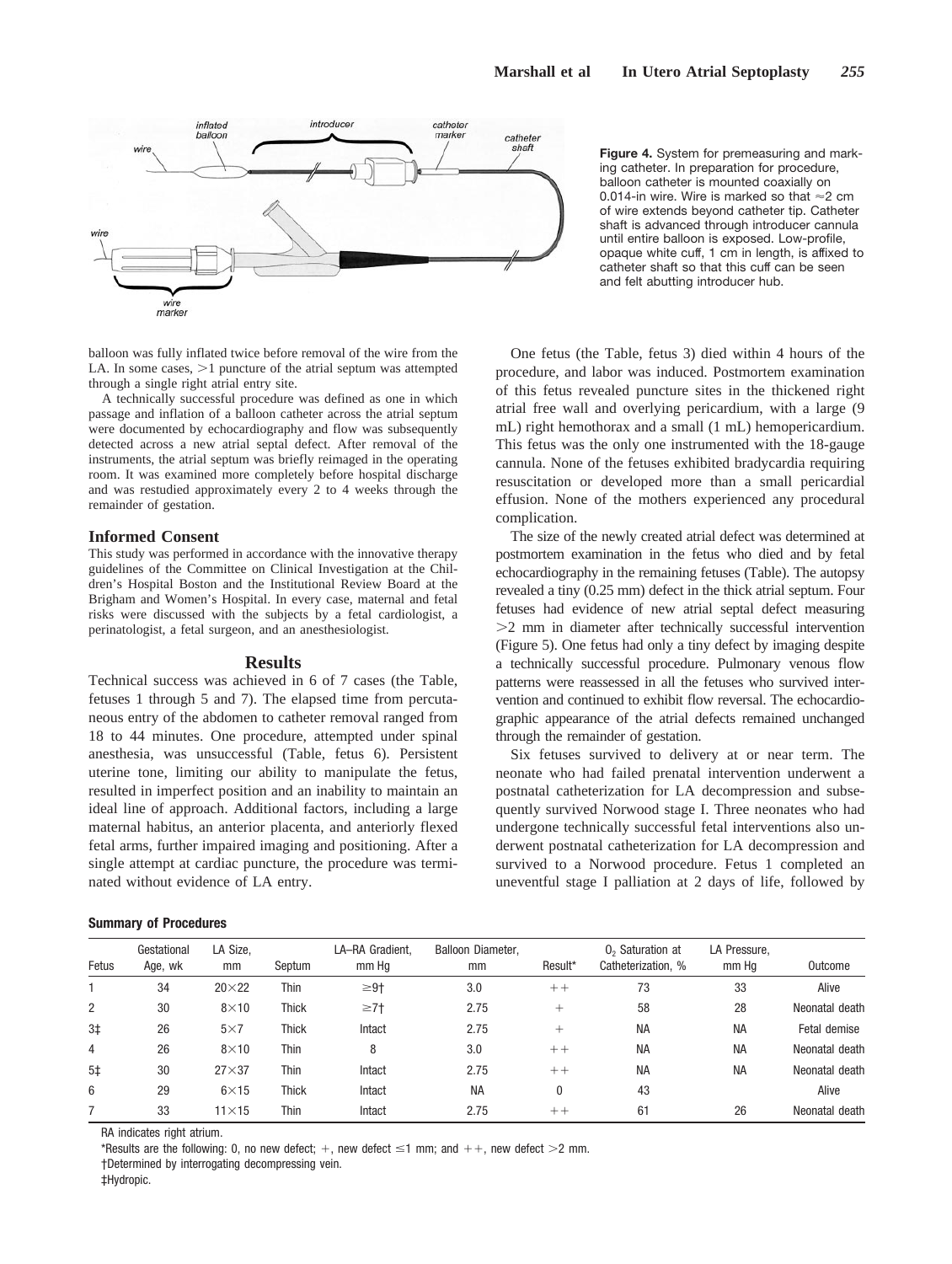

**Figure 5.** Ultrasound image with color Doppler showing transseptal flow through newly created 2.5-mm atrial septal defect.

bidirectional Glenn at 5 months. Fetuses 2 and 7 had prolonged postoperative courses after stage I and died of multisystem organ failure. In the course of management of fetus 2, a CT of the chest was performed and revealed macrocystic replacement of the entire left lung (Figure 6). One neonate (fetus 4) was managed with early stage I rather than catheter-directed LA decompression. Despite early postoperative difficulties requiring surgical revision, the infant was convalescing on a ward when a sudden cardiac arrest resulted in death. The final neonate (fetus 5), hydropic before intervention at 30 weeks' gestation, was delivered at 34 weeks because of fetal distress. The infant had massive ascites and was unable to be ventilated, and resuscitation was discontinued after discussion with the parents. Postmortem examinations were available for only 2 of the infants in this series, and microscopic lung pathology was not reported.

# **Discussion**

Staged surgical palliation of HLHS to a Fontan circulation continues to result in improved outcomes for infants born



**Figure 6.** Axial cut image from chest CT showing macrocystic changes of left lung consistent with unilateral pulmonary emphysema.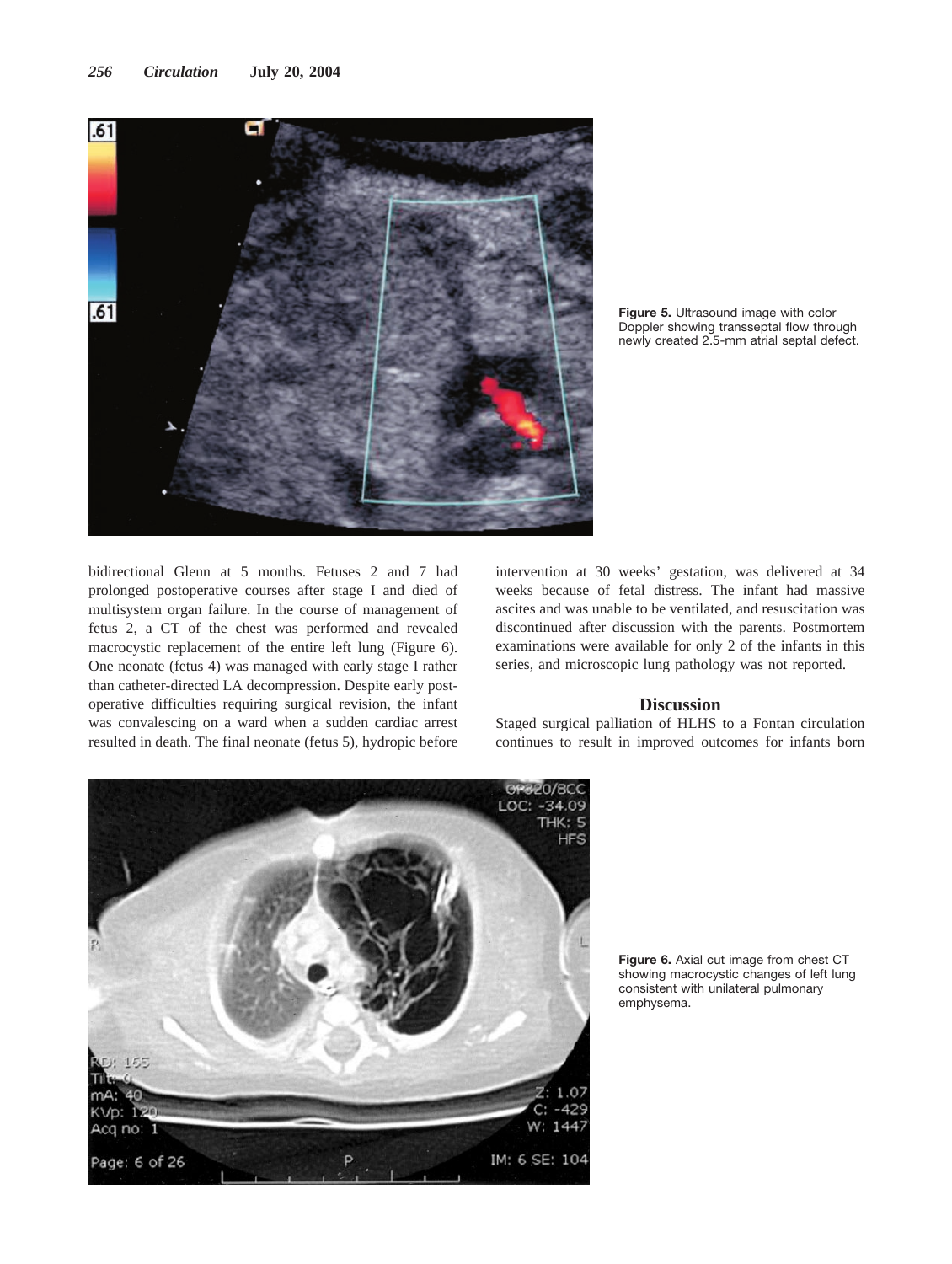with this disease. However, the presence of an intact or nearly intact atrial septum distinguishes a distinct, high-risk subset of infants despite prenatal diagnosis and early postnatal intervention.2,17 Neonates with HLHS and IAS are often unstable shortly after birth, with progressive cyanosis and pulmonary edema unresponsive to standard medical resuscitation. Even after initial stabilization, this subgroup remains at high risk regardless of whether staged surgical palliation or heart transplant is pursued.<sup>18,19</sup> We and others have speculated that secondary developmental abnormalities of the lung may contribute to the high mortality observed in these infants.1,5,9

For these infants, creation of an atrial septal defect in utero offers 2 potential benefits. In the short term, establishment of a decompressing atrial septal defect prenatally may improve postnatal pulmonary venous runoff, thereby resulting in a more stable infant in the first few hours of life. Over the longer term, fetal LA decompression may attenuate secondary anatomic changes in the lungs, allow time for beneficial pulmonary remodeling in utero, and mitigate unfavorable hemodynamic effects in the palliated single-ventricle patient.

On the basis of our accumulating experience with fetal aortic valve dilation, we set out to design a new procedure for fetal atrial septoplasty and offered prenatal intervention to achieve fetal LA decompression in 7 high-risk pregnancies. The technique was similar to that used for postnatal atrial septoplasty in the neonate with HLHS and IAS.4,12 The equipment used was identical to that used for percutaneous fetal aortic valve dilation.

The technique and tools described achieved technical success in 6 of 7 cases. Our only technical failure occurred in a case in which spinal rather than general anesthesia was used. In this case, persistent uterine tone contributed to suboptimal positioning. As a result, our line of approach was poor, and we were unable to enter the LA. Given the absence of maternal morbidity in our experience and the critical importance of fetal positioning for a successful procedure, we believe that our experience supports the continued use of general anesthesia for these procedures.

Despite our high rate of technical success, we were only able to create an atrial defect of  $\geq 2$  mm in 4 fetuses. We attributed the small size of these defects to a number of factors. It was certainly related to the size of the introducer we used. The profiles of available angioplasty balloons dictated that the largest balloon we could deliver to the atrial septum through the introducer was  $\approx$  3 mm. After we found only a tiny defect in the septum of fetus 2, we attempted dilation with a larger balloon, and therefore a larger introducer, in the third case. The 42% increase in the OD of this introducer and the corresponding doubling of the circumferential area resulted in difficulty in traversing the fetal chest wall and myocardium. Traumatic injury inflicted by this larger introducer presumably led to early postprocedural demise. We have subsequently used only the 19-gauge introducer to minimize the risk associated with fetal cardiac puncture. Delivery of larger effective dilating diameters will likely require development of lower-profile catheters than are currently available.



**Figure 7.** Proposed mechanism of septal malposition before dilation. Left, Chiba needle technique. A, With introducer in right atrium (RA), Chiba needle is used to puncture septum, and guidewire is advanced into LA. B, Chiba needle is exchanged for dilating balloon over this wire. C, Visualization of distal wire and introducer in right atrium confirms straddling of septum before balloon inflation. Right, Without use of Chiba needle. A, Introducer and obturator are advanced fully into LA. B, On removal of obturator, wire and balloon are advanced together through introducer into LA. Septum remains displaced into LA (arrow). C, Withdrawal of introducer to right atrium to uncover balloon results in septal "drag" and malposition (arrow). D, Entire balloon remains on LA side of septum during inflation.

We also considered the possibility that balloon malposition occurred, resulting in failure to dilate the atrial septal puncture site. When ultrasound imaging of the septum was not definitive, we relied on a system of premeasurement to confirm correct balloon position before inflation. With this system, relative "protection" of the atrial septum could theoretically occur if the introducer tip was leftward of the septum at the time of balloon inflation. In cases in which the septum was directly punctured with the introducer, a thick septum might be drawn rightward with the introducer before balloon placement (Figure 7). Although use of the Chiba needle technique should have decreased the likelihood of this septal distortion, we could not confirm that this technique did in fact produce larger septal defects.

Finally, it is likely that our failure to create larger defects despite the use of 3-mm dilating balloons was due in part to septal recoil after balloon deflation. We observed that all defects -2 mm were seen in fetuses with a thin atrial septum, suggesting that greater recoil of thicker septa may make them relatively unresponsive to static dilation. As with postnatal LA decompression procedures, stent placement may be necessary to maintain an adequate atrial septal defect.4 Alternative techniques, such as creation of multiple fenestrations, use of cutting instruments, or local excision of septal tissue, may also be prove useful, particularly in fetuses with thick atrial septa.